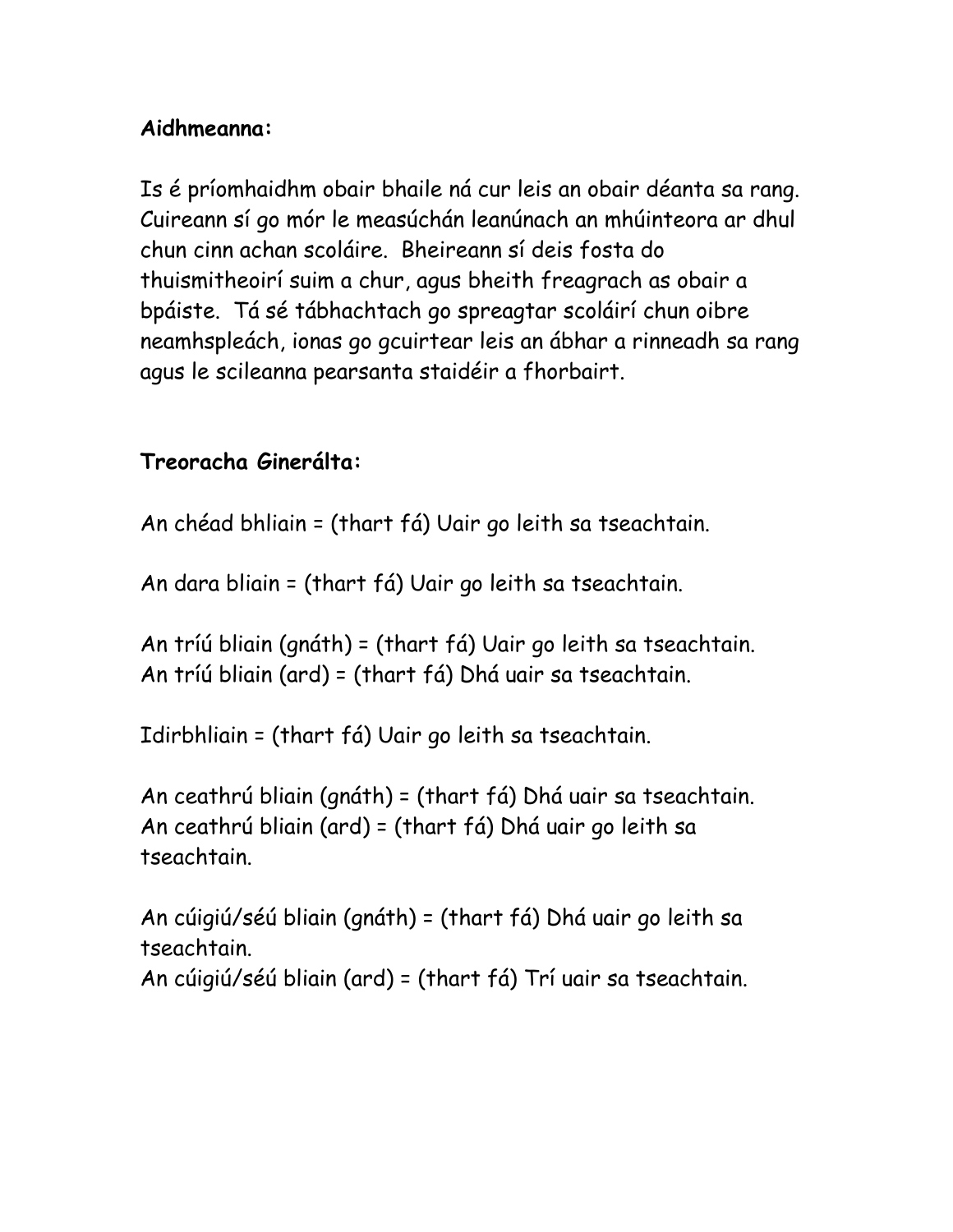## **Cineál Oibre:**

Chomh fada agus is féidir, is fearr ceithre phíosa obair bhaile a thabhairt in aghaidh na seachtaine. Tugtar obair scríofa agus Gaeilge le foghlaim. Tagann an chuid is mó dena ceachtanna scríofa ó chibé leabhar atá in úsáid. Ó thaobh na hoibre foghlamtha de, tugtar foclóir, litriúcháin, briathra agus abairtí le cur de ghlanmheabhair. Do na ranganna ardleibhéil, tugtar aistí le foghlaim chomh maith ó am go chéile. Tá sé tábhachtach go gcuirtear béim mhór ar an obair foghlamtha, mar sin é an t-ábhar ar a mbrathann na scoláirí sna scrúdaithe stáit. Don idirbhliain tugtar ról-imirtí le cumadh suas in amanna, mar déanann siadsan cuid mhór Gaeilge labhartha.

### **Nótaí a Ghlactar:**

Is fearr nótaí a choinnilt ar chibé ceachtanna a thugtar mar obair bhaile. Chomh maith leis sin, déantar nótaí ar chibé torthaí a fhaigheann achan scoláire ag scrúdaithe na Nollag, scrúdaithe na Cásca, scrúdaithe an tSamhraidh, agus na réamhscrúdaithe uilig.

# **Gaeilge a Fheabhsú:**

Tugtar am in achan uile rang do cheisteanna ó na scoláirí. Ní ghlactar le hobair gan iarracht chuíosach bheith déanta. Ceartaítear achan ceacht, idir obair bhaile agus obair ranga, sa rang le chéile. Moltar do na scoláirí admháil nach dtuigeann siad nuair nach dtuigeann siad. Moltar dóibh fosta léamh fríd a gcuid oibre sula dtugann siad suas í. Déantar cinnte go bhfuil na ceisteanna ar eolas ag na scoláirí (Cé? Cá? Cén fáth? Cá fhad? srl.).Déantar cinnte go mbaineann na scoláirí úsáid mar is ceart as a ndialann obair bhaile.